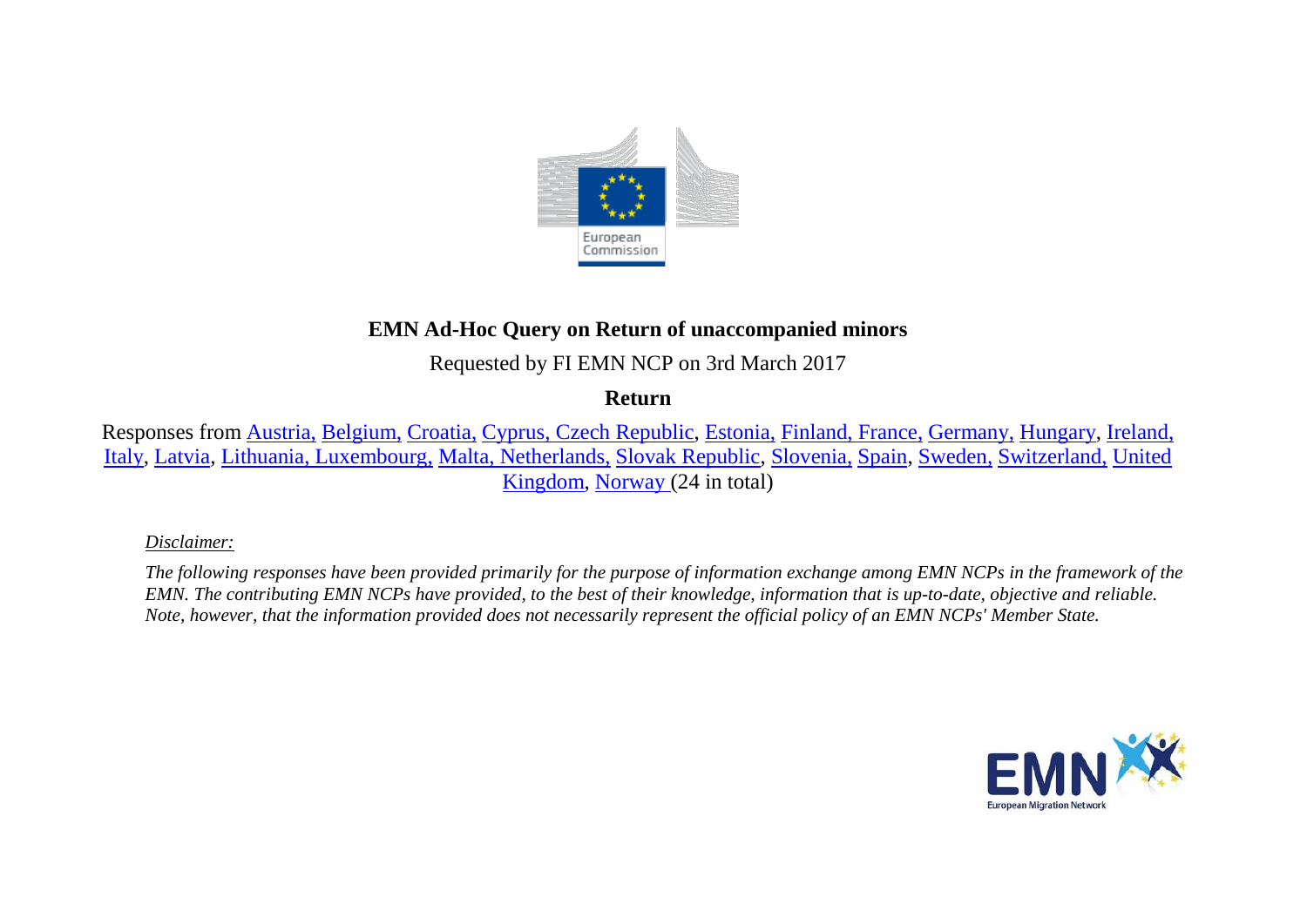## **Background information:**

The National Police Board of Finland and the Finnish Immigration Service have received funding from the Asylum, Migration and Integration Fund (AMIF) for a joint-project "Repatriation". The key objective of the project is to improve the efficiency of returns of asylum seekers. The project also looks at the situation of unaccompanied minors.

In this regard, we would like to request information from the Member States in order to understand the volume of returning unaccompanied minors and for identifying best practises.

## **Summary**

Responses were received from 24 Member States (AU, BE, CH, CY, CZ, DE, EE, ES, FI, FR, HR, HU, IE, IT, LT, LU, LV, MT, NL, SI, SK, SE, UK, NO).

All Member States except Austria, France and United Kingdom indicated that their answers were for wider dissemination. The summary is based on the answers of the 21 countries whose answers are for public dissemination.

## **1. How many unaccompanied minors did your Member State return during 2016? Please separate between voluntary and forced returns.**

Half of the responding countries (BE, CY, DE, IT, NO, FI, LU, SE, CH, NL, LT, SI) reported that they assisted unaccompanied minors to return voluntarily during year 2016. Five of the countries (FI, LU, SE, CH, NL) indicated that during 2016 they carried out both voluntary and forced returns. Seven of the responding countries (CZ, EE, HU, IE, MT, SK, ES) had not carried any removals of unaccompanied minors during 2016 and two of the responding countries (HR, LV) carried out only forced returns of minors during 2016.

Only voluntary returns (2016):

- **Belgium** had 17 voluntary returns
- **Cyprus** had 2 voluntary returns
- **Germany** had 170 voluntary returns
- **Italy** had 9 voluntary returns
- **Norway** had 14 voluntary returns
- **Lithuania** had 1 voluntary return
- **Slovenia** had 6 voluntary returns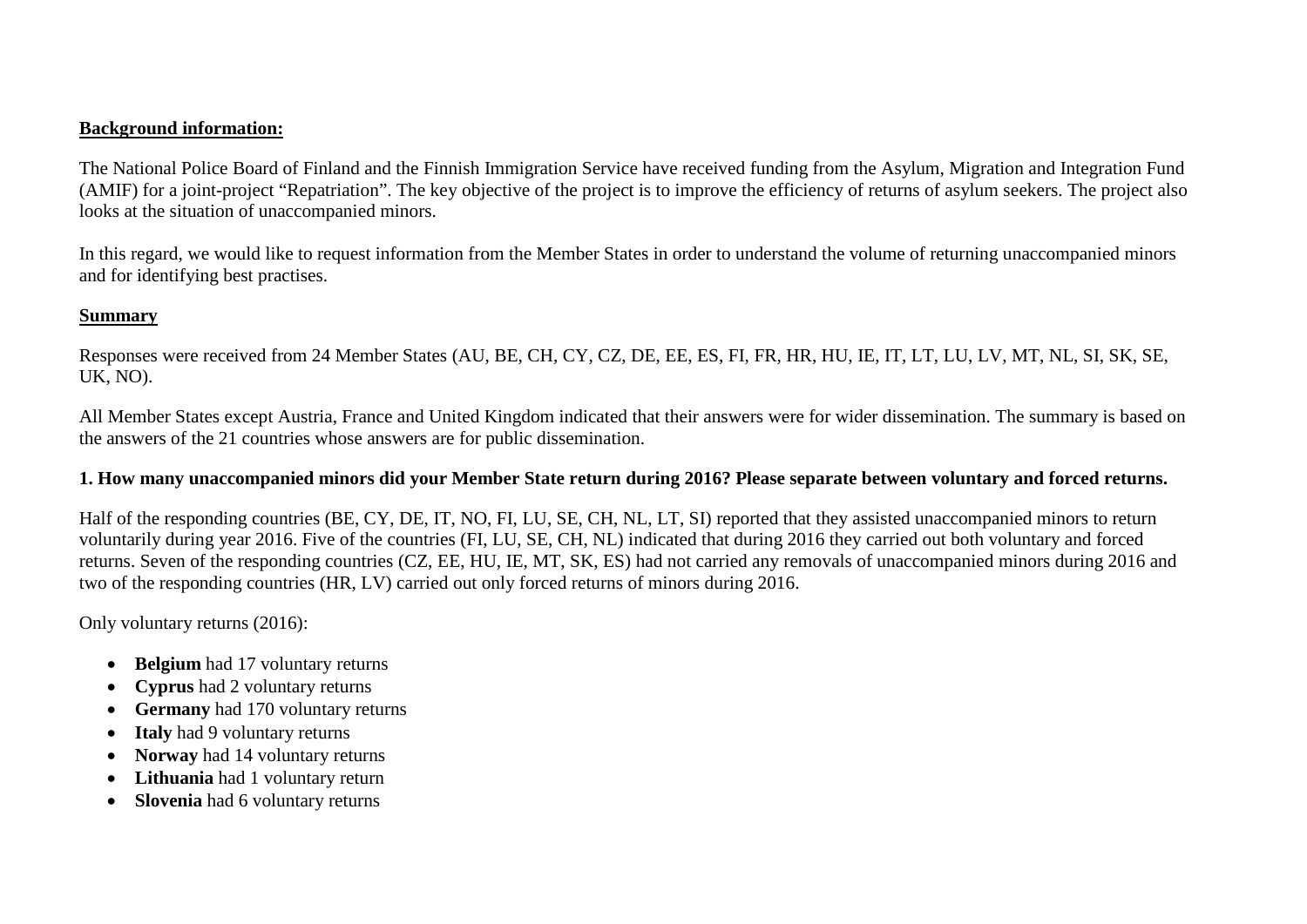Both voluntary and forced returns (2016):

- **Finland** had 20 voluntary returns and less than 10 forced returns
- **Luxembourg** had 1 voluntary return and 1 forced return
- **Sweden** had 103 voluntary returns and 21 forced returns
- **Switzerland** had 22 voluntary returns and 2 forced returns
- **Netherlands** had approximately 60 voluntary returns and 10 forced returns

Only forced returns (2016):

- **Croatia** reported 70 forced returns during 2016
- **Latvia** had 22 forced returns

No returns during 2016:

- **Czech Republic**
- **Estonia**
- **Hungary**
- **Ireland**
- **Malta**
- **Slovak Republic**
- **Spain** had 5 minors removed, but none of them were asylum seekers

## **2. Does your country remove unaccompanied minors to any of these countries: Iraq, Afghanistan and/or Somalia?**

None of the responding countries carried out forced returns of unaccompanied minors to Afghanistan, Iraq and/or Somalia during 2016. Some Member States however reported that minors have returned voluntarily to these countries.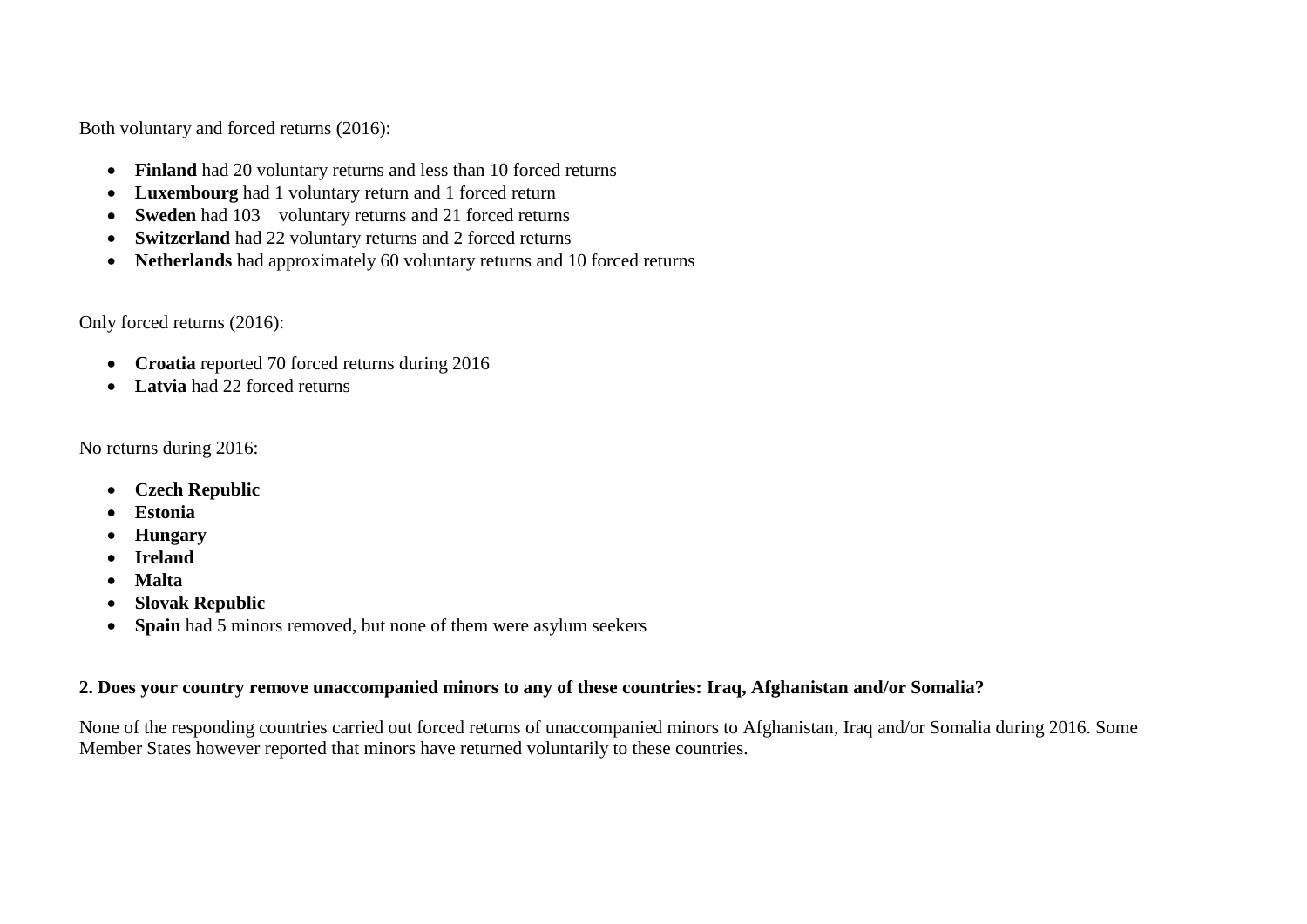## **3. Has your Member State developed and implemented any specific measures in order to gather information on applicants' family ties in order to ensure a safe return to the country of origin? If yes, please describe (shortly) the undertaken measures.**

Most of the responding countries stated that IOM has been recognised as the body through which family tracing and assessment is done. A total of ten countries (BE, CY, CZ, DE, FI, IT, LT, MT, CH, NO) indicated that they cooperate with IOM. This procedure, however, deals only with voluntary returns.

Other measures that were mentioned include information gained from the minor through interviews (BE, CZ, DE, EE, ES, FI, HR, LV, NL, SE, NO) and cooperation with diplomatic services such as embassies (BE, CZ, ES, HR, LT, SE).

## **Questions**

- 1. How many unaccompanied minors did your Member State return during 2016? Please separate between voluntary and forced returns.<br>2. Does your country remove unaccompanied minors to any of these countries: Iraq. Afghanistan
- 2. Does your country remove unaccompanied minors to any of these countries: Iraq, Afghanistan and/or Somalia?
- 3. Has your Member State developed and implemented any specific measures in order to gather information on applicants' family ties in order to ensure a safe return to the country of origin? If yes, please describe (shortly) the undertaken measures.
- 4. We are planning to visit some Member States based on the answers for this questionnaire. In order to enable us to plan possible visits, please provide contact details for an official in your ad-ministration to whom any supplementary queries in relation to this questionnaire can be addressed.

## **Responses**

<span id="page-3-1"></span><span id="page-3-0"></span>

| <b>Country</b> | Wider<br>Dissemination | <b>Response</b>                                                                                                                                                                                                |
|----------------|------------------------|----------------------------------------------------------------------------------------------------------------------------------------------------------------------------------------------------------------|
| Austria        | No                     | This EMN NCP has provided a response to the requesting EMN NCP. However, they have requested<br>that it is not disseminated further.                                                                           |
| <b>Belgium</b> | Yes                    | 1. No forced return of unaccompanied minors. Their return is always on a voluntary basis. In 2016 17<br>unaccompanied minors returned.                                                                         |
|                |                        | 2. As mentioned above, no forced return for unaccompanied minors, only voluntary. If an unaccompanied<br>minor wishes to return, he or she can use the voluntary return and reintegration program. A voluntary |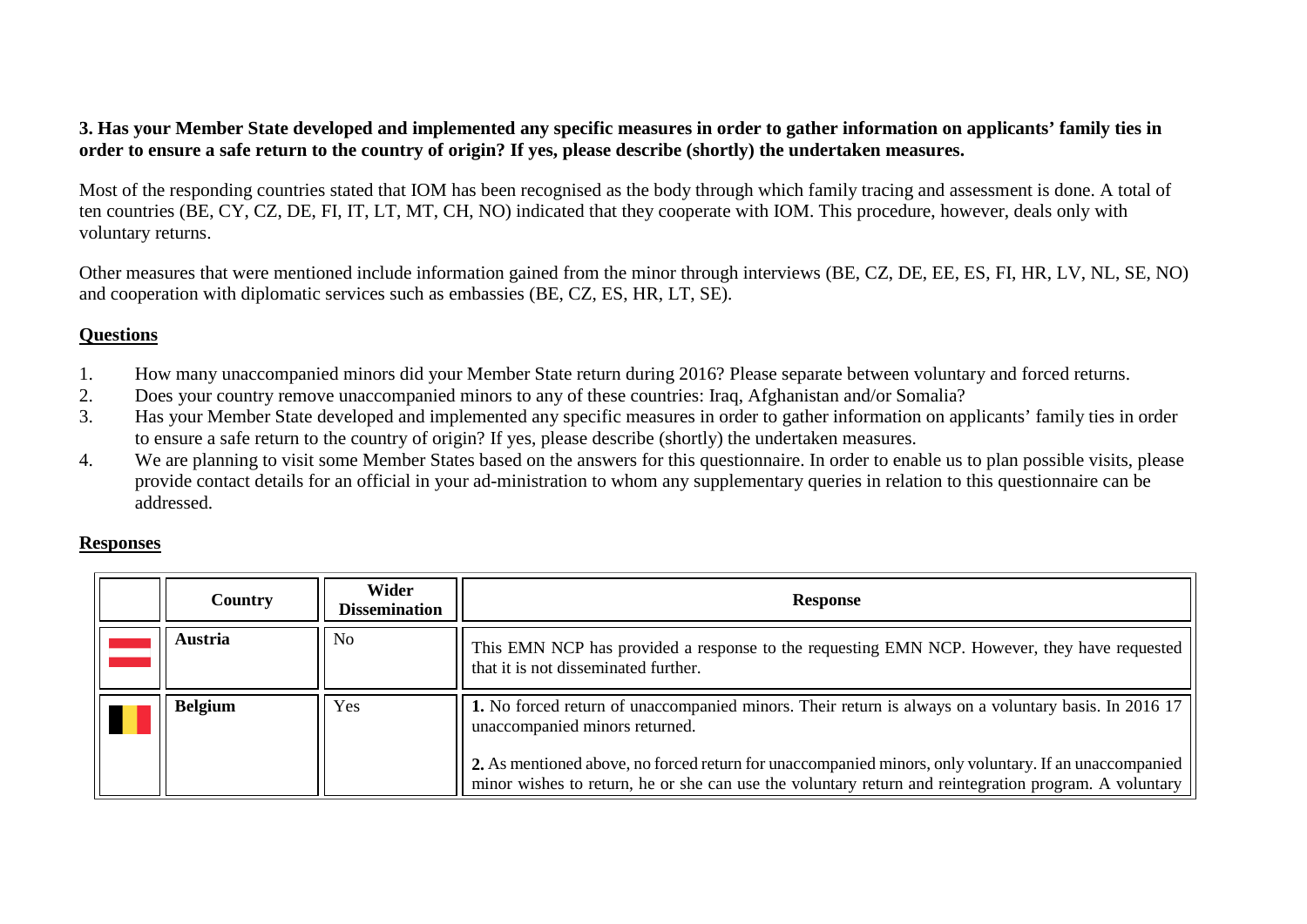<span id="page-4-0"></span>

|         |     | return of an unaccompanied minor to Iraq, Afghanistan or Somalia is in principle possible. In 2016 2<br>unaccompanied minors returned to Afghanistan, and 6 to Iraq. But such a return can only happen within<br>the existing rules regarding the return of unaccompanied minors (for example formal consent of the<br>guardian in Belgium, and formal consent of both parents in the country of origin or the guardian in<br>country of origin).<br>3. When an unaccompanied minor arrives in Belgium, a guardian is appointed. This guardian can start a<br>specific procedure. This procedure determines the most durable solution in the best interest of the<br>unaccompanied minor (which can be both return as well as a residence permit). To this end, the<br>authorities conduct a 'family assessment' for each individual case. In this regard, the Belgian<br>Immigration Office can contact the Belgian diplomatic post in the country of origin to collect the<br>necessary information. In this regard the family of the unaccompanied minor is consulted. This does not<br>mean that the unaccompanied minor will return to his or her country of origin, but it makes it possible to<br>determine whether or not adequate and safe reception and care are available, and whether or not a return<br>is in the best interest of the unaccompanied minor. If the unaccompanied minor wishes to return, the<br>Belgian Federal Agency for the Reception of Asylum Seekers (Fedasil) will prepare his or her return in<br>collaboration with the service providers (IOM and if applicable Caritas International Belgium). In<br>consultation with the guardian in Belgium, the service providers will try to get the necessary formal<br>consent of the parents or guardian in the country of origin for the return of the unaccompanied minor.<br>The service provider will also prepare the reintegration of the unaccompanied minor if applicable.<br>4. Assisted Voluntary Return Project Officer of Fedasil Ms Anke Mertens (anke.mertens@fedasil.be).<br>Sources: • Belgian Immigration Office (Minteh Unit) • Federal Agency for the Reception of Asylum<br>Seekers / Fedasil (International Platform) • AHQ on Returning Albanian Unaccompanied Asylum<br>Seeking Children (requested by United Kingdom on 24th January 2017) |
|---------|-----|----------------------------------------------------------------------------------------------------------------------------------------------------------------------------------------------------------------------------------------------------------------------------------------------------------------------------------------------------------------------------------------------------------------------------------------------------------------------------------------------------------------------------------------------------------------------------------------------------------------------------------------------------------------------------------------------------------------------------------------------------------------------------------------------------------------------------------------------------------------------------------------------------------------------------------------------------------------------------------------------------------------------------------------------------------------------------------------------------------------------------------------------------------------------------------------------------------------------------------------------------------------------------------------------------------------------------------------------------------------------------------------------------------------------------------------------------------------------------------------------------------------------------------------------------------------------------------------------------------------------------------------------------------------------------------------------------------------------------------------------------------------------------------------------------------------------------------------------------------------------------------------------------------------------------------------------------------------------------------------------------------------------------------------------------------------------------------------------------------------------------------------------------------------------------------------------------------------------------------------------------------------------------------------------------------------------------------------------------|
| Croatia | Yes | 1. During 2016 the Republic of Croatia had registered 331 unaccompanied minors. 70 unaccompanied<br>minors were forced returns (removal), mostly from Kosovo and Turkey.<br>2. No.<br>3. Yes. During interviews in the presence of a guardian, information about the members of his / her family<br>are collected. The data collection continues after juveniles are accommodated in the home for juveniles.                                                                                                                                                                                                                                                                                                                                                                                                                                                                                                                                                                                                                                                                                                                                                                                                                                                                                                                                                                                                                                                                                                                                                                                                                                                                                                                                                                                                                                                                                                                                                                                                                                                                                                                                                                                                                                                                                                                                       |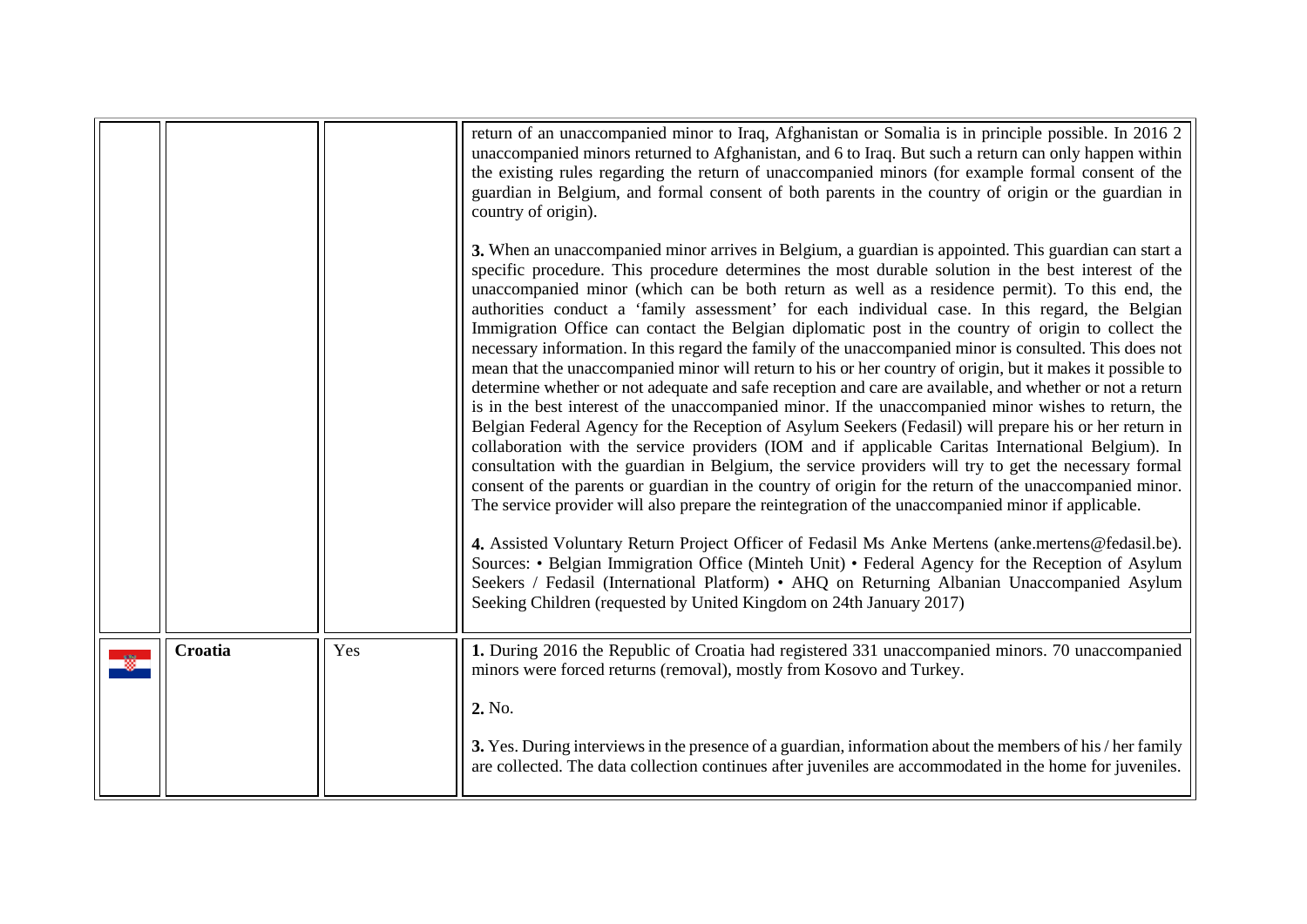<span id="page-5-0"></span>

|                       |                       |     | 4. Jadranka Vitas, Directorate for Irregular Migration, Ministry of Interior, tel. +385 1 3788 559,<br>jvitas@mup.hr                                                                                                                                                                                                                                                                                                                                                                                                                                                                                                                                                                                                                                                                                                                                                                                                                                                                                                                                                                                                                                                                                                                                                                                                                                                                                                                                                                                                                                                                                                  |
|-----------------------|-----------------------|-----|-----------------------------------------------------------------------------------------------------------------------------------------------------------------------------------------------------------------------------------------------------------------------------------------------------------------------------------------------------------------------------------------------------------------------------------------------------------------------------------------------------------------------------------------------------------------------------------------------------------------------------------------------------------------------------------------------------------------------------------------------------------------------------------------------------------------------------------------------------------------------------------------------------------------------------------------------------------------------------------------------------------------------------------------------------------------------------------------------------------------------------------------------------------------------------------------------------------------------------------------------------------------------------------------------------------------------------------------------------------------------------------------------------------------------------------------------------------------------------------------------------------------------------------------------------------------------------------------------------------------------|
| $\blacktriangleright$ | <b>Cyprus</b>         | Yes | 1. During 2016, there were 2 cases of voluntary returns of unaccompanied minors in their home countries<br>and 39 to other European countries for the purpose of family reunification (Dublin Regulation).<br>2. No<br>3. The Social Welfare Services have developed cooperation with the International Organization for<br>Migration (Cyprus Office) in Cyprus, which undertakes all necessary measures for the safe return of the<br>unaccompanied minor, i.e. gather information on applicant's family ties, home study on the family and<br>living conditions, etc.<br>4. Marina Efthymiadou Social Welfare Services, Ministry of Labour, Welfare and Social Insurance Tel.<br>22<br>406652<br>$+357$<br>22<br>406602<br>e-mail:<br>central.sws@sws.mlsi.gov.cy<br>$+357$<br>mefthymiadou@sws.mlsi.gov.cy                                                                                                                                                                                                                                                                                                                                                                                                                                                                                                                                                                                                                                                                                                                                                                                                         |
|                       | <b>Czech Republic</b> | Yes | 1. Voluntary return $-0$ . Forced return $-0$ . Returns of minors from the CR can take place only on a<br>voluntary basis. Generally, the Czech Republic does not return UAMS. As a rule, UAMs are not returned<br>to third countries unless they ask for it and at the time it is clearly demonstrated that the return is in their<br>best interest - i.e. the level of care in the country of origin is at the same level as is the case in the CR.<br>2. No. See the answer above.<br>3. While looking for their relatives, the information shared by the child him/herself is used in the first<br>place since, especially for children from third countries, those items of information are frequently the<br>only ones available. For minors who do not seek international protection, the competent social and legal<br>child protection authority must inform the country of origin. As a rule, the authority also informs the<br>embassy of the country of origin in the CR and the Office for International Legal Protection of Children.<br>These institutions then look for the parents or survey other relevant information on the child. After the<br>situation is surveyed, the children are either consigned directly to their parents or to an educational<br>institution in the country of origin. On being returned, the children are either accompanied by one of their<br>parent or a court-appointed person who is mandated to take over the child and arrange for him/her to be<br>returned - in practice, it is usually an employee of the embassy, a representative of the locally competent |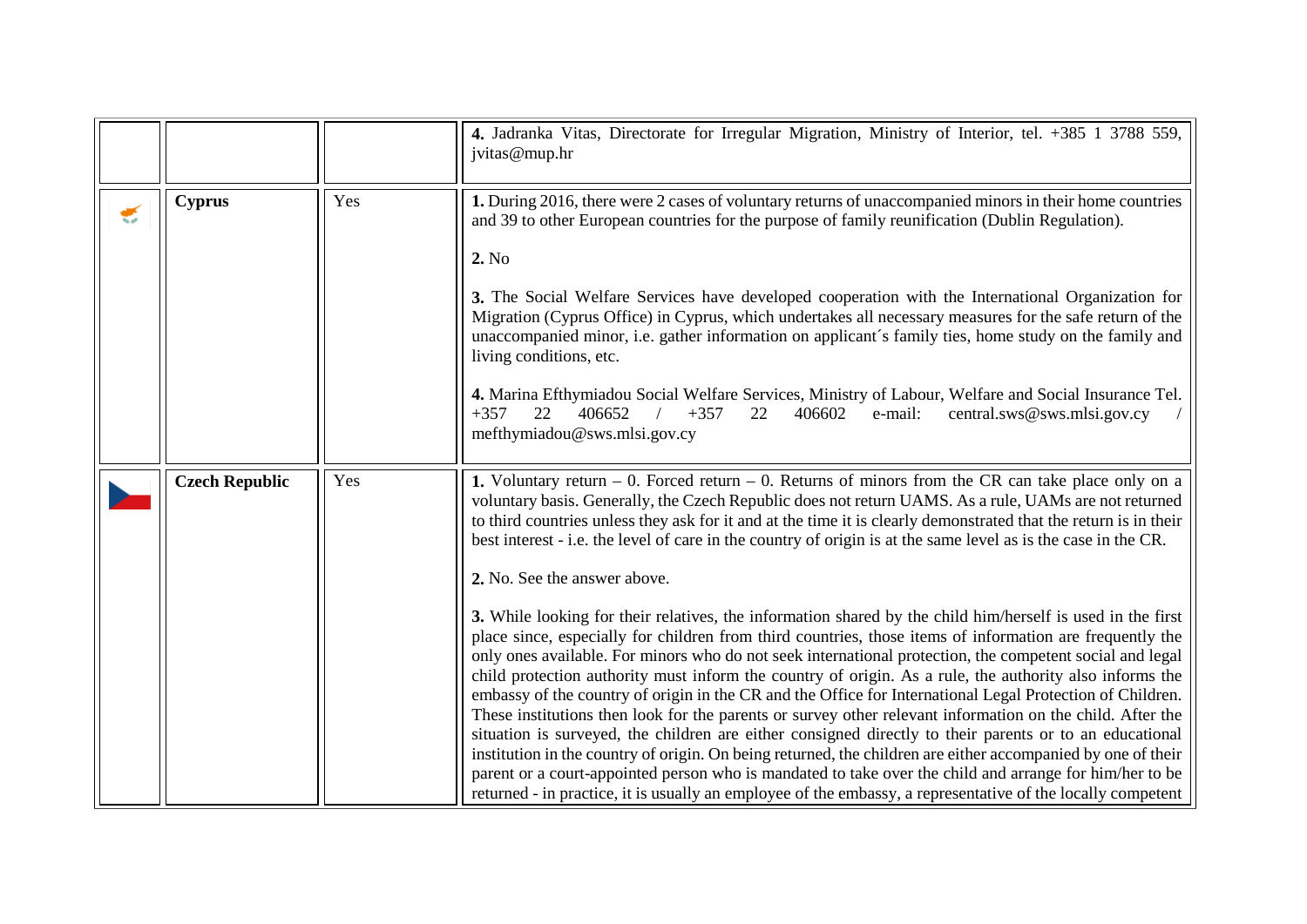<span id="page-6-1"></span><span id="page-6-0"></span>

|                |     | child care authority or a representative of the IOM. They also cooperate with non-governmental<br>organisations in the country of origin. Where the children are taken over by their parents who come for<br>them to the Czech Republic, their returns are no longer monitored by the CR. However, there is a risk of<br>the children being (repeatedly) exploited as part of trafficking of children or committing crime. In this<br>respect, it was observed that both state administration and non-public organisations found it difficult to<br>identify potential children victims. This applies where the parents or statutory representatives arrive at a<br>police station, or at a social and legal child protection authority annexed to the municipal authorities in<br>order to take the child over hastily, with the preliminary order yet to be issued, and before the child is<br>placed at the Facility; if that is the case, the mere suspicion on the part of a staff member of the social<br>and legal child protection authority regarding the child being in a potential trafficked situation may not<br>warrant a refusal to consign the child to the parents or a statutory representative. Even if the preliminary<br>measure has already been issued, it may be difficult to prevent the child from being trafficked if they are<br>picked up by a parent who is involved in the trafficking.<br>4. If you are planning to visit the Czech Republic, contact the EMN NCP directly and we will then<br>provide you with the contact. |
|----------------|-----|--------------------------------------------------------------------------------------------------------------------------------------------------------------------------------------------------------------------------------------------------------------------------------------------------------------------------------------------------------------------------------------------------------------------------------------------------------------------------------------------------------------------------------------------------------------------------------------------------------------------------------------------------------------------------------------------------------------------------------------------------------------------------------------------------------------------------------------------------------------------------------------------------------------------------------------------------------------------------------------------------------------------------------------------------------------------------------------------------------------------------------------------------------------------------------------------------------------------------------------------------------------------------------------------------------------------------------------------------------------------------------------------------------------------------------------------------------------------------------------------------------------------------------------------------------------|
| <b>Estonia</b> | Yes | 1. There have been no such cases during 2016.                                                                                                                                                                                                                                                                                                                                                                                                                                                                                                                                                                                                                                                                                                                                                                                                                                                                                                                                                                                                                                                                                                                                                                                                                                                                                                                                                                                                                                                                                                                |
|                |     | 2. There have been no such cases.                                                                                                                                                                                                                                                                                                                                                                                                                                                                                                                                                                                                                                                                                                                                                                                                                                                                                                                                                                                                                                                                                                                                                                                                                                                                                                                                                                                                                                                                                                                            |
|                |     | 3. Unaccompanied minors are accommodated in the home for juveniles. The interviews are conducted in<br>the presence of a guardian and relevant information is collected, including information about the<br>members of the family.                                                                                                                                                                                                                                                                                                                                                                                                                                                                                                                                                                                                                                                                                                                                                                                                                                                                                                                                                                                                                                                                                                                                                                                                                                                                                                                           |
|                |     | 4. Ellen Lebedeva, Police and Border Guard Board, International Cooperation Bureau, +372 612 3092;<br>ellen.lebedeva@politsei.ee                                                                                                                                                                                                                                                                                                                                                                                                                                                                                                                                                                                                                                                                                                                                                                                                                                                                                                                                                                                                                                                                                                                                                                                                                                                                                                                                                                                                                             |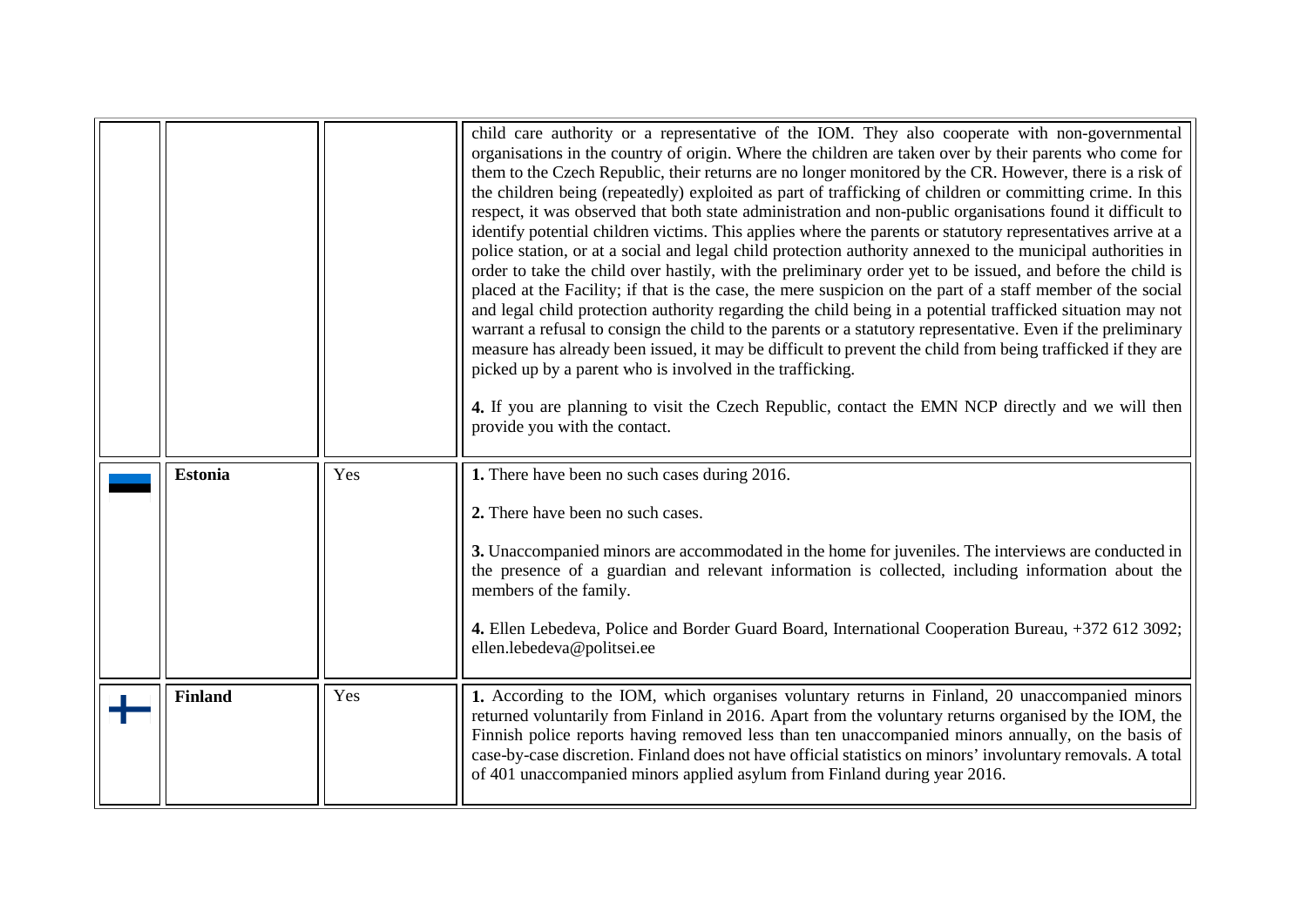<span id="page-7-0"></span>

|                |                | 2. Finland hasn't carried out forced removals of unaccompanied minors to Iraq, Afghanistan or Somalia.<br>Minors have, however, returned to these countries through voluntary return.<br>3. Finland has made some efforts in order to gather information on the family situations. For instance,<br>each unaccompanied minor is encouraged to provide a full list of their family members and to describe<br>their relationship with them in detail. In addition to close family members, also relatives such as aunts<br>and uncles are taken into account. However, this is an issue which Finland would like to see improving<br>and, hence, we are currently investigating the issue.<br>4. Name and position of contact person Telephone number Email address                                                                                                                                                                                                                                                                                                                                                                                                                                                                                                                                                                                                                                                                                                                                                                                                                                                                                                                                                                                                                                                                                                                                              |
|----------------|----------------|-----------------------------------------------------------------------------------------------------------------------------------------------------------------------------------------------------------------------------------------------------------------------------------------------------------------------------------------------------------------------------------------------------------------------------------------------------------------------------------------------------------------------------------------------------------------------------------------------------------------------------------------------------------------------------------------------------------------------------------------------------------------------------------------------------------------------------------------------------------------------------------------------------------------------------------------------------------------------------------------------------------------------------------------------------------------------------------------------------------------------------------------------------------------------------------------------------------------------------------------------------------------------------------------------------------------------------------------------------------------------------------------------------------------------------------------------------------------------------------------------------------------------------------------------------------------------------------------------------------------------------------------------------------------------------------------------------------------------------------------------------------------------------------------------------------------------------------------------------------------------------------------------------------------|
| <b>France</b>  | N <sub>o</sub> | This EMN NCP has provided a response to the requesting EMN NCP. However, they have requested<br>that it is not disseminated further.                                                                                                                                                                                                                                                                                                                                                                                                                                                                                                                                                                                                                                                                                                                                                                                                                                                                                                                                                                                                                                                                                                                                                                                                                                                                                                                                                                                                                                                                                                                                                                                                                                                                                                                                                                            |
| <b>Germany</b> | Yes            | 1. Forced returns There have been no forced returns of unaccompanied minors in the year 2016. In 649<br>cases, unaccompanied minors have been denied entry at the border or have been brought to other member<br>states of the EU in the course of the Dublin procedure. Unaccompanied minors enjoy a high standard of<br>protection in Germany, making forced returns very difficult to realize. In order to forcibly remove an<br>unaccompanied minor the German authorities have to ensure that the minor in question is given into the<br>care of his parents or a legal guardian in his country of origin. Since the task of identifying the parents or<br>legal guardians, getting into contact with them and getting their consent to the forced removal of the<br>minor is very difficult. There are virtually no cases in which an unaccompanied minor can be forcibly<br>removed on a legal basis. Voluntary returns In the year 2016, 170 unaccompanied minors returned to<br>their countries of origin voluntarily within the frame of the German AVR programme REAG/GARP,<br>which is implemented by IOM Germany on behalf of the Federal Republic and the Bundesländer.<br>2. Because of the difficulties of forcibly returning unaccompanied minors described in question 1, there<br>have been no forced removals to the described countries. However, voluntary returns to these countries<br>are possible if all requirements set by the IOM (See Question 3) are met.<br>3. In case of a voluntary return of an unaccompanied minor via the REAG/GARP programme the<br>personnel of the IOM mission in the respective country of origin tries to identify the par-ents or legal<br>guardians of the minor on the basis of legal documents or addresses provided by the legal guardian of the<br>minor in Germany. When the parents or legal guardians are found, they have provide a written |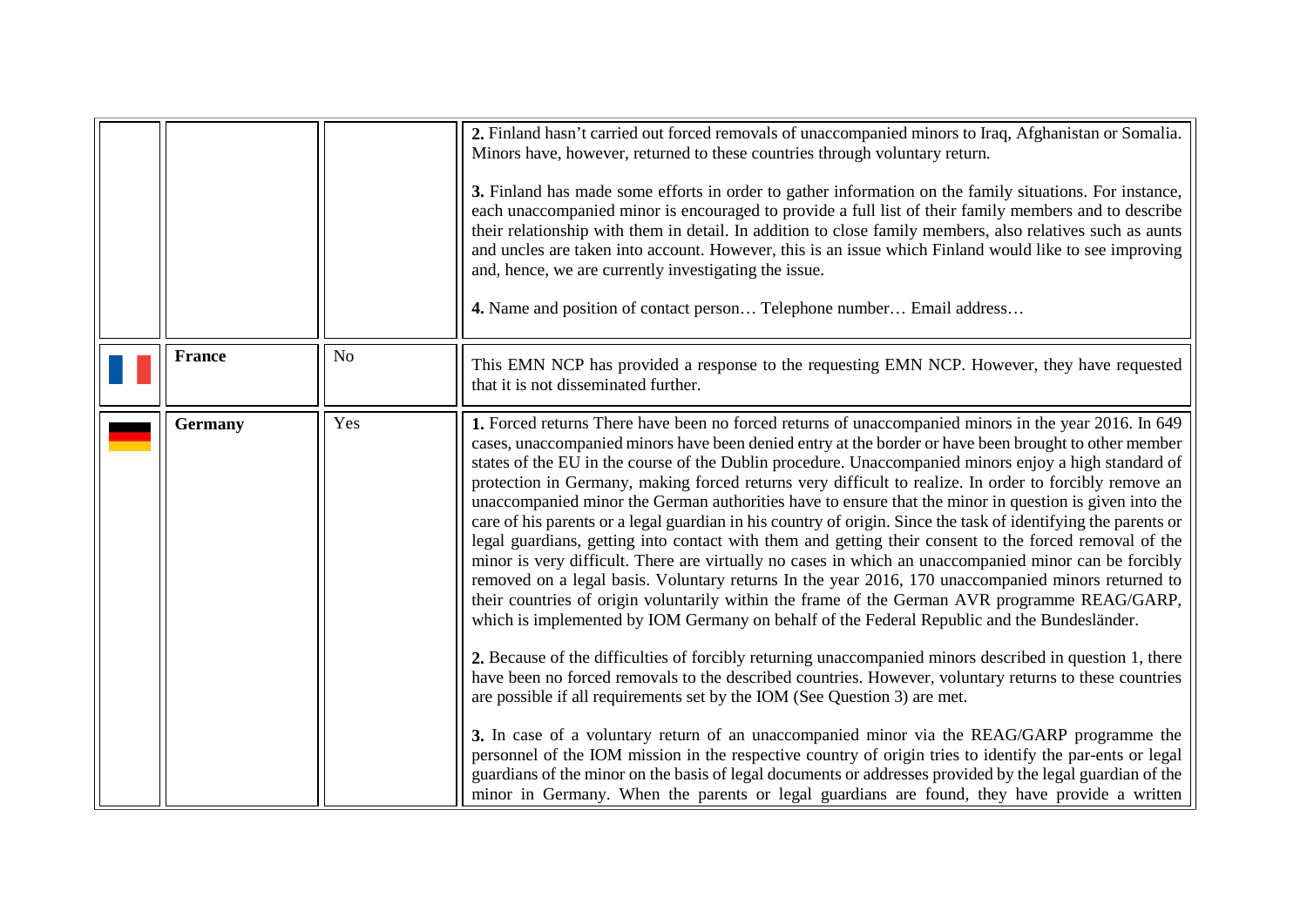<span id="page-8-1"></span><span id="page-8-0"></span>

|                |     | confirmation that the minor in question will be received at airport and taken into care until he or she<br>reaches legal age. Minors under the age of 16 will receive an escort during the flight. The arrival of the<br>minor at the airport in the country of origin and the reunification with the parents or legal guardian is<br>documented via a "handover certificate". IOM Germany recently provided the Federal Office for<br>Migration and Refugees (Bundesamt für Migration und Flüchtlinge) with a draft of guidelines for cases<br>concerning unaccompanied minors, based on the SOPs of IOM Geneva.<br>4. Supplementary queries can be addressed to Section 212 (International Cooperation Projects, Return)<br>of the Federal Office for Migration and Refugees (Bundesamt für Migration und Flüchtlinge). The<br>contact address for Section 212 is Ref212Posteingang@bamf.bund.de. The contact address for the<br>German representation of IOM is iom-germany@iom.int. |
|----------------|-----|-----------------------------------------------------------------------------------------------------------------------------------------------------------------------------------------------------------------------------------------------------------------------------------------------------------------------------------------------------------------------------------------------------------------------------------------------------------------------------------------------------------------------------------------------------------------------------------------------------------------------------------------------------------------------------------------------------------------------------------------------------------------------------------------------------------------------------------------------------------------------------------------------------------------------------------------------------------------------------------------|
| <b>Hungary</b> | Yes | 1. No unaccompanied minors were returned during 2016.<br>2. HU does not remove unaccompanied minors to any of these countries.<br>3. According to Act II of 2007 on the Admission and Right of Residence of Third-Country Nationals<br>Section 45 (5) an unaccompanied minor may be expelled only if adequate protection is ensured in his<br>country of origin or in a third country by means of reuniting him with other members of his family or by<br>state or other institutional care.<br>4. Contact details: Immigration and Asylum Office Aliens Policing Directorate 1117 Budapest, Budafoki<br>str. 60. HUNGARY Tel.: +36 (1) 463-9137 Fax: +36 (1) 463-9139 e-mail: idegenrend@bah.b-m.hu                                                                                                                                                                                                                                                                                    |
| <b>Ireland</b> | Yes | 1. Ireland does not return unaccompanied minors and does not remove unaccompanied minors to Iraq,<br>Afghanistan and/or Somalia.<br>2.<br>3.<br>4. .                                                                                                                                                                                                                                                                                                                                                                                                                                                                                                                                                                                                                                                                                                                                                                                                                                    |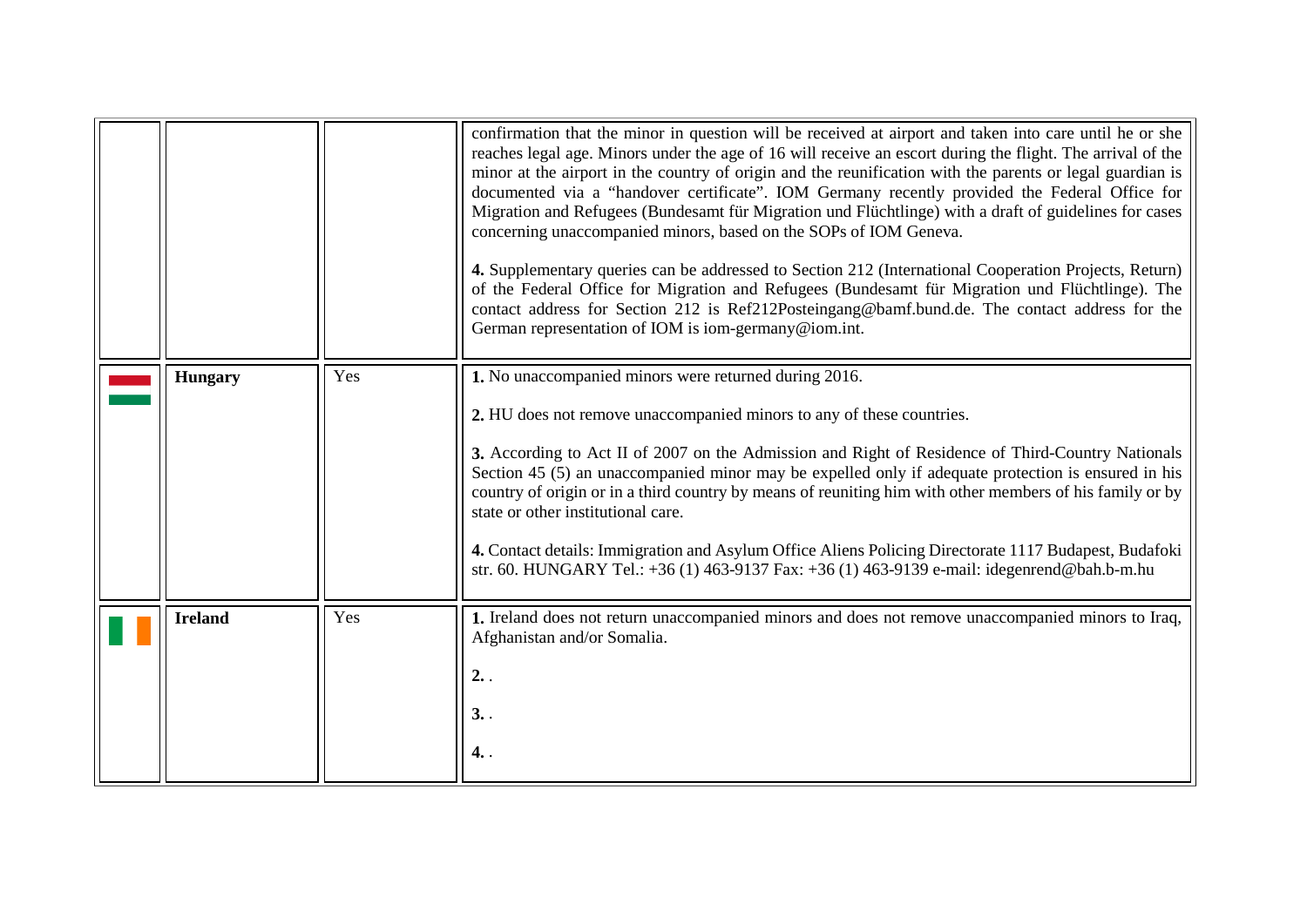<span id="page-9-0"></span>

|  | <b>Italy</b> | Yes | 1. According to the Italian law, unaccompanied minor is a foreigner under the age of 18 who is for any<br>reason within the territory of the State without assistance or legal representation (Legislative Decree<br>142/2015). The forced return of a foreigner under the age of eighteen is forbidden (Consolidated Law on<br>Immigration). During 2016, assisted voluntary return (RVA) was stated for 9 minors by the Directorate-<br>General for Immigration and Integration policies of the ministry of Labor and Social Policies (5<br>Albanians, 4 Egyptians).                                                                                                                                                                                                                                                                                                                                                                                                                                                                                                                                                                                                                                                                                                                                                                                                                                                                                                                                                                                                                                                                                                                                                                                                                                                                                                                                                                                                                                                                                                                                                                                                                                                                                                                                                                                                                                                                                                                                                                                                                                                                                                                             |
|--|--------------|-----|----------------------------------------------------------------------------------------------------------------------------------------------------------------------------------------------------------------------------------------------------------------------------------------------------------------------------------------------------------------------------------------------------------------------------------------------------------------------------------------------------------------------------------------------------------------------------------------------------------------------------------------------------------------------------------------------------------------------------------------------------------------------------------------------------------------------------------------------------------------------------------------------------------------------------------------------------------------------------------------------------------------------------------------------------------------------------------------------------------------------------------------------------------------------------------------------------------------------------------------------------------------------------------------------------------------------------------------------------------------------------------------------------------------------------------------------------------------------------------------------------------------------------------------------------------------------------------------------------------------------------------------------------------------------------------------------------------------------------------------------------------------------------------------------------------------------------------------------------------------------------------------------------------------------------------------------------------------------------------------------------------------------------------------------------------------------------------------------------------------------------------------------------------------------------------------------------------------------------------------------------------------------------------------------------------------------------------------------------------------------------------------------------------------------------------------------------------------------------------------------------------------------------------------------------------------------------------------------------------------------------------------------------------------------------------------------------|
|  |              |     | 2. No                                                                                                                                                                                                                                                                                                                                                                                                                                                                                                                                                                                                                                                                                                                                                                                                                                                                                                                                                                                                                                                                                                                                                                                                                                                                                                                                                                                                                                                                                                                                                                                                                                                                                                                                                                                                                                                                                                                                                                                                                                                                                                                                                                                                                                                                                                                                                                                                                                                                                                                                                                                                                                                                                              |
|  |              |     | 3. According to the national legislation, the Directorate-General for Immigration and Integration Policies<br>of the Ministry of Labour and Social Policies is responsible for Family Tracing & Assessment of UAMs<br>present in Italy, in order to trace family members, also in the Country of Origin. After a public procedure,<br>the International Organization for Migration (IOM) has been recognised as the body through which<br>Family Tracing & Assessment is developed by the Ministry of Labour and Social Polices. Family Tracing<br>consists of a deep analysis of the context of origin of the child and provides fundamental information to<br>find durable solutions in the best interest of the child. In general, moving from the request of the<br>Directorate for Immigration and Integration policies, IOM activates field staff that contacts the child's<br>family in order to realise an interview, based on a semi-structured questionnaire. Such interview is usually<br>conducted at the family's house and it is accompanied by a deep observation of the socio-economical<br>context. On this regard, it is important to highlight that family members are always informed by IOM<br>staff about the aims of the interviews and about the relevant Italian legislation. Then, family tracing's<br>results are transmitted by IOM to the Directorate-General for Immigration and Integration Policies, which<br>forwards it to the responsible Municipality and/or to the Guardian. The development of family tracing<br>provides detailed information about the child's background, useful in order to identify durable solutions<br>for the child (both in Italy or in a third Country). According to the national legislation, the Directorate-<br>General for Immigration and Integration Policies is also responsible for supporting family reunification<br>when this is ascertained as the best, durable solution upholding UAM best interests. In order to state the<br>Assisted Voluntary Return of the child, several pre-conditions are essential. First, it is evaluated the result<br>of the Family Tracing, that should provide information on both the possibility and the conditions for the<br>return, in the best interest of the child. Therefore, if the possibility of a positive re-integration is assessed,<br>if the child expresses the will to return and if all competent authorities agree, an individual project of<br>return in the Country of Origin is defined together with the child and according to his/her needs and<br>desires. Such re-integration programmes address the whole family and social context of the child in the |
|  |              |     | Country of Origin, in the best interest of the child. Thus, the decision on assisted voluntary return is taken                                                                                                                                                                                                                                                                                                                                                                                                                                                                                                                                                                                                                                                                                                                                                                                                                                                                                                                                                                                                                                                                                                                                                                                                                                                                                                                                                                                                                                                                                                                                                                                                                                                                                                                                                                                                                                                                                                                                                                                                                                                                                                                                                                                                                                                                                                                                                                                                                                                                                                                                                                                     |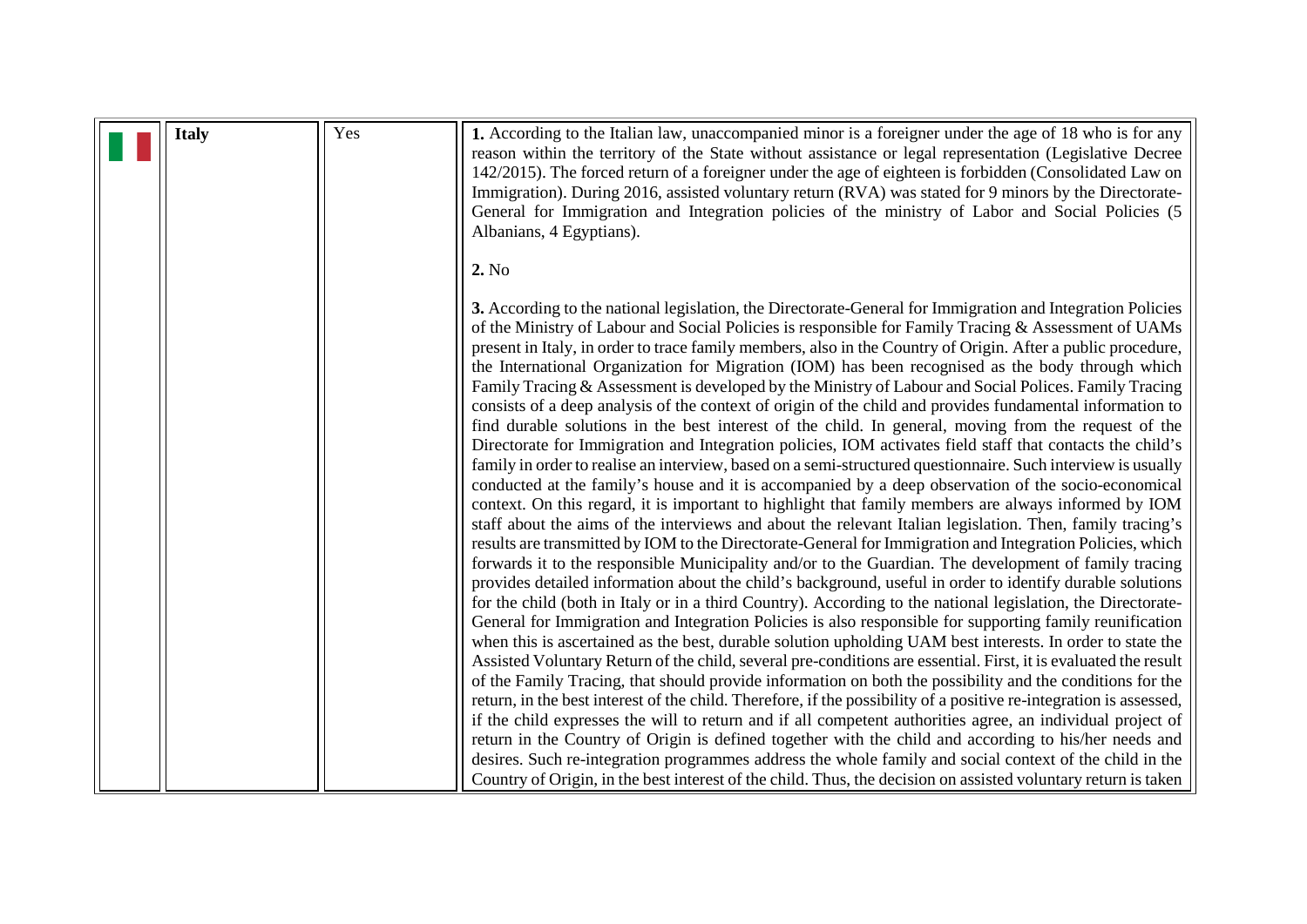<span id="page-10-1"></span><span id="page-10-0"></span>

|           |     | by the Directorate-General for Immigration and integration Polices based on what emerges from family<br>tracing, and considered the opinions of all involved actors (among which the agreement of the Judicial<br>authority and the child's opinion are essential). A new Act concerning Unaccompanied Minors has been<br>approved on March 29th 2017 by the Italian Parliament (the so-called "Legge Zampa"). Art. 8 of this Act<br>provides for the adoption of the assisted voluntary return measures by the competent Juvenile Courts<br>after hearing the minor concerned and his/her guardian, and taking into consideration the results of the<br>family tracing in the country of origin or in a third country, as well as the reports of the competent social<br>services.<br>4. Stefania Congia, Head of the Division II - Directorate-General for Immigration and Integration<br>Policies – Ministry of Labor and Social Policies, +39 0646832235 / scongia@lavoro.gov.it                                          |
|-----------|-----|-------------------------------------------------------------------------------------------------------------------------------------------------------------------------------------------------------------------------------------------------------------------------------------------------------------------------------------------------------------------------------------------------------------------------------------------------------------------------------------------------------------------------------------------------------------------------------------------------------------------------------------------------------------------------------------------------------------------------------------------------------------------------------------------------------------------------------------------------------------------------------------------------------------------------------------------------------------------------------------------------------------------------------|
| Latvia    | Yes | 1. There were 22 unaccompanied minors removed from the territory of Latvia to their country of origin<br>in 2016. Unaccompanied minors removed were citizens of Vietnam. There were no voluntary returns of<br>UAM in Latvia in 2016.<br>2. Latvia doesn't have practice in forced removals of unaccompanied minors to Iraq, Afghanistan or<br>Somalia.<br>3. Latvia mostly use the contacts of the unaccompanied minor with his/her family members or relatives<br>to ensure a safe return of the minor to the country of origin. Latvia also use readmission agreements in<br>cases of return of vulnerable group of migrants with the aim to provide the hand-over of the returnees to<br>the family members, relatives or competent institutions providing proper care (child care institutions,<br>health care etc.).<br>4. Name and position of contact person in Forced return – State Border Guard Central Board officer<br>Anzelika Alika, telephone number: 00371 67075641, email address: Return.Latvia@rs.gov.lv. |
| Lithuania | Yes | 1. One unaccompanied minor was returned to Belarus.<br>2. In the previous years there were no cases of returning unaccompanied minors to the countries<br>mentioned above.                                                                                                                                                                                                                                                                                                                                                                                                                                                                                                                                                                                                                                                                                                                                                                                                                                                    |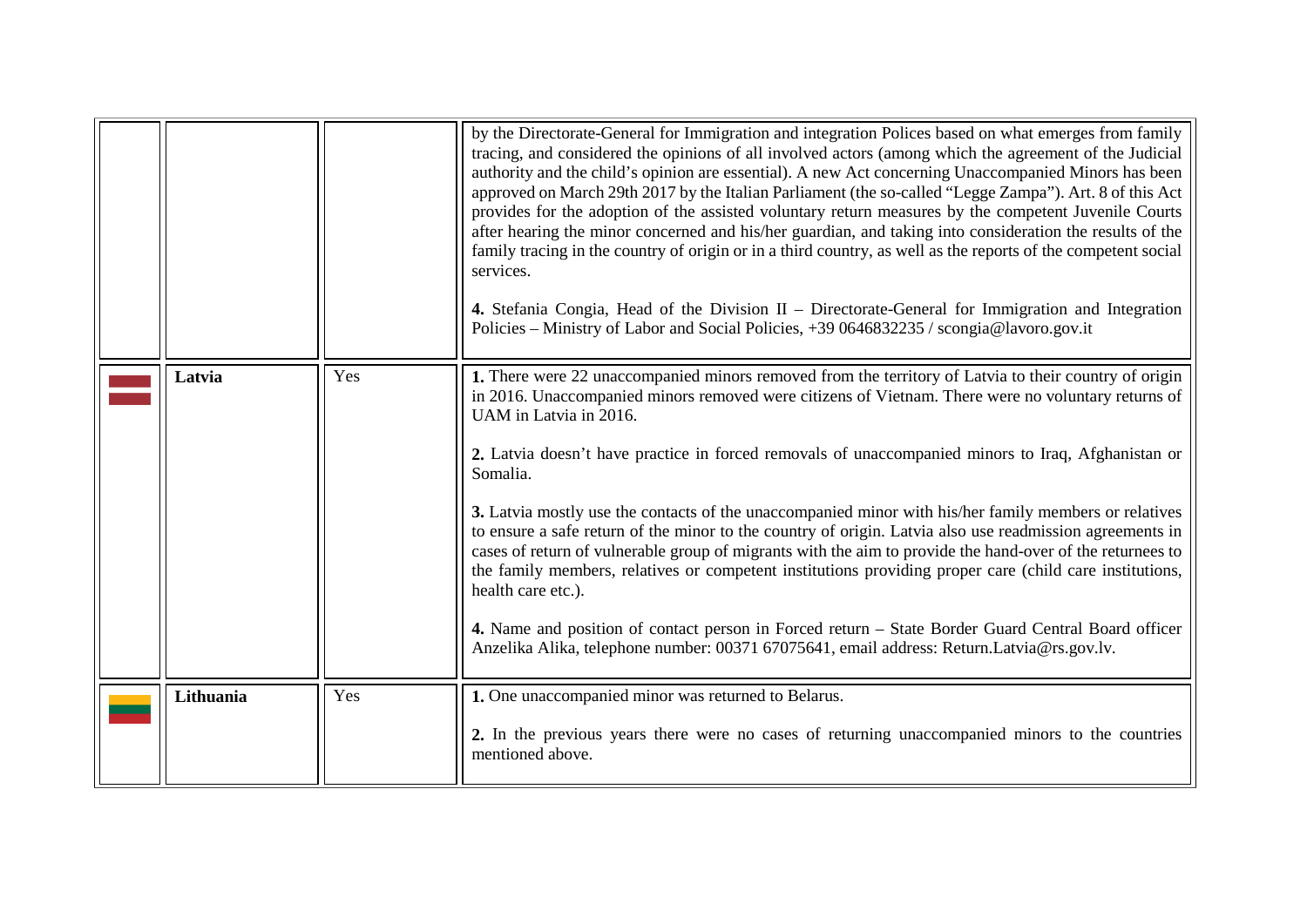<span id="page-11-0"></span>

|                    |     | 3. IOM and diplomatic missions or consular offices of the foreign country are requested to assist<br>(mediated by Lithuanian diplomatic missions or consular offices) while finding family members of an<br>unaccompanied minor. In case responsible persons are not found, a diplomatic mission, a consular office<br>or an institution of a foreign country responsible for child care are contacted for the possibility to return<br>an unaccompanied minor to parents, legal guardians or for a transmission of an unaccompanied minor to<br>an institution which is responsible for child care and protection.<br>4. Loreta Leimontaitė, Head of the Control Division, Migration Department under the Ministry of the<br>Interior of the Republic of Lithuania. loreta.leimontaite@vrm.lt. |
|--------------------|-----|-------------------------------------------------------------------------------------------------------------------------------------------------------------------------------------------------------------------------------------------------------------------------------------------------------------------------------------------------------------------------------------------------------------------------------------------------------------------------------------------------------------------------------------------------------------------------------------------------------------------------------------------------------------------------------------------------------------------------------------------------------------------------------------------------|
| Luxembourg         | Yes | 1. In 2016, one unaccompanied minor returned voluntarily to Albania with the parents' permission.<br>Another Albanian unaccompanied minor was returned by force.<br>2. No.<br>3. No.<br>4. Jean-Marc Kirsch Head of the Returns Department Directorate of Immigration E-mail: jean-<br>Marc.kirsch@mae.etat.lu                                                                                                                                                                                                                                                                                                                                                                                                                                                                                  |
| <b>Malta</b>       | Yes | 1. There were no voluntary/forced returns of unaccompanied minors in 2016.<br>2. No.<br>3. N/A. In Malta, IOM is working on Assisted Voluntary Return and Reintegration (AVRR).<br>4. Ms Anne Marie Pisani: ann-marie.pisani@gov.mt                                                                                                                                                                                                                                                                                                                                                                                                                                                                                                                                                             |
| <b>Netherlands</b> | Yes | 1. Approximately 60 UAM have left the Netherlands (including Dublin returns), approx. 60 voluntary<br>and approx. 10 forced.<br>2. We have not removed UAM to Iraq, Afghanistan and/or Somalia in 2016. Voluntary returns have taken<br>place to Iraq (less than 5) and Afghanistan (less than 5).                                                                                                                                                                                                                                                                                                                                                                                                                                                                                              |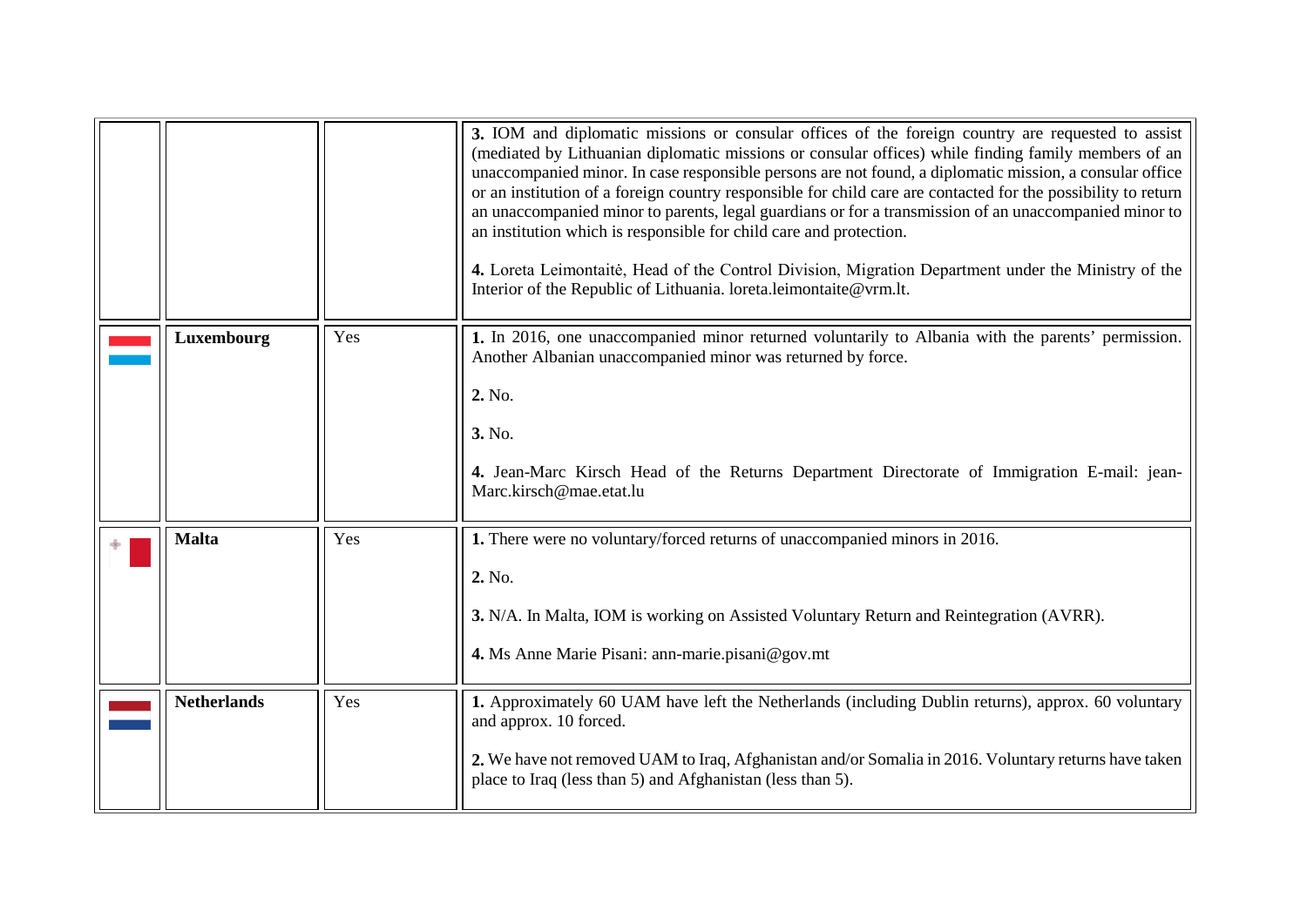<span id="page-12-1"></span><span id="page-12-0"></span>

|                        |     | 3. The UAM will be asked to give information about his family in his country of origin. With this<br>information the Repatriation and Departure Service (R&DS) can contact the family about the return.<br>Unaccompanied minors require extra supervision during the repatriation process. In situations such as<br>these the R&DS organises adequate shelter for the unaccompanied minors. The primary goal is to reunite<br>the UAM with parents or family (with information from the UAM and if possible through family tracing).<br>If this is not possible, the R&DS will try to arrange adequate shelter in a general reception facility. A<br>reception facility is found to be adequate if there is shelter available till the age of 18, availability of food,<br>clothing and hygiene, access to education facilities and the presence of medical care.<br>4. You can reach us through EMN@ind.minvenj.nl and we can, if needed, get you in touch with the<br>relevant officials. |
|------------------------|-----|---------------------------------------------------------------------------------------------------------------------------------------------------------------------------------------------------------------------------------------------------------------------------------------------------------------------------------------------------------------------------------------------------------------------------------------------------------------------------------------------------------------------------------------------------------------------------------------------------------------------------------------------------------------------------------------------------------------------------------------------------------------------------------------------------------------------------------------------------------------------------------------------------------------------------------------------------------------------------------------------|
| <b>Slovak Republic</b> | Yes | 1. Slovak Republic does not carry out administrative expulsions of unaccompanied minors, their return<br>can be only voluntary. However, there were no voluntary returns of unaccompanied minors in 2016.<br>There was one case of a judicial expulsion (expulsion imposed by a court) of an unaccompanied minor,<br>a Ukrainian national who was almost 18 at the time of expulsion and it was carried out through a<br>readmission agreement.<br>2. There were no such cases.<br>3. No.<br>4. Katarína Bennárová, Bureau of Border and Alien Police of the Police Force Presidium:<br>katarina.bennarova@minv.sk (NOT TO BE DISSEMINATED)                                                                                                                                                                                                                                                                                                                                                 |
| <b>Slovenia</b>        | Yes | 1. 15 returns; 9 readmissions and 6 voluntary returns. No force returns.<br>2. 1 UAM in Afganistan.<br>3. Under the national legislation for each MBS the legal guardian is prescribed and assured. The Police<br>together with appointed Legal Guardian follows the child best interest so act and take decision solely on<br>this ground.                                                                                                                                                                                                                                                                                                                                                                                                                                                                                                                                                                                                                                                 |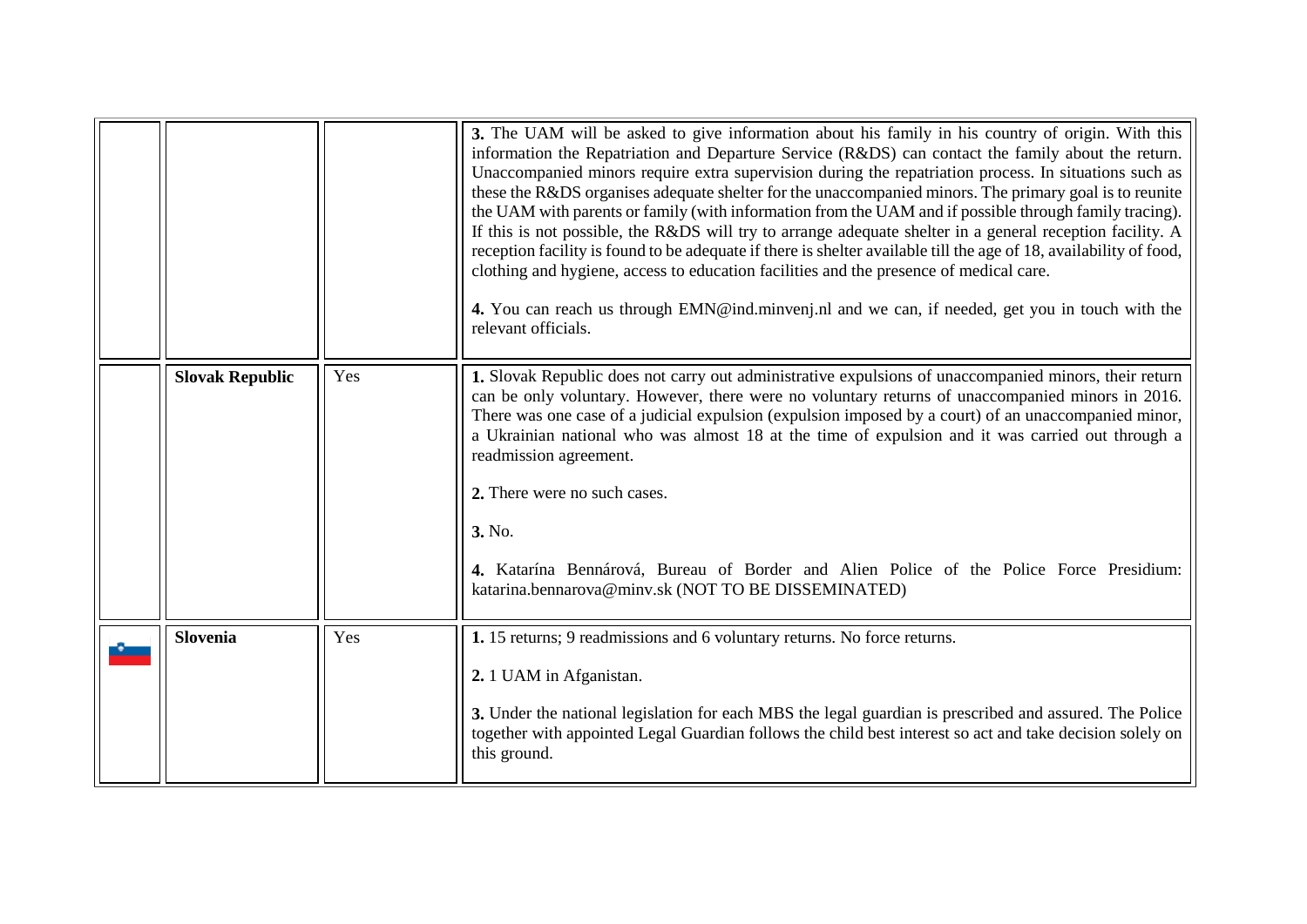<span id="page-13-1"></span><span id="page-13-0"></span>

|               |     | 4. Ministry of the Interior, Police, Centre for foreigners, Mr. Andrej Casar, head assistant, senior police<br>inspector specialist. Email: andrej.casar@policija.si, T:+386 5 701 34 42.                                                                                                                                                                                                                                                                                                                                                                                                                                                                                                                                                                                                                                                                                   |
|---------------|-----|-----------------------------------------------------------------------------------------------------------------------------------------------------------------------------------------------------------------------------------------------------------------------------------------------------------------------------------------------------------------------------------------------------------------------------------------------------------------------------------------------------------------------------------------------------------------------------------------------------------------------------------------------------------------------------------------------------------------------------------------------------------------------------------------------------------------------------------------------------------------------------|
| <b>Spain</b>  | Yes | 1. In 2016, the total number of unaccompanied minors returned was 5 (4 to Albania; 1 to Algeria), none<br>of them asylum seekers.                                                                                                                                                                                                                                                                                                                                                                                                                                                                                                                                                                                                                                                                                                                                           |
|               |     | 2. Spain has never returned unaccompanied minors to Afghanistan, Iraq or Somalia.                                                                                                                                                                                                                                                                                                                                                                                                                                                                                                                                                                                                                                                                                                                                                                                           |
|               |     | 3. In Spain, the basic step is that the Spanish Embassy/Consulate in the country of origin issues "the<br>socio-family report" with the known information on relatives of the minor or, lacking this, information<br>on the social protection services for minors.                                                                                                                                                                                                                                                                                                                                                                                                                                                                                                                                                                                                          |
|               |     | 4. EMN NCP.                                                                                                                                                                                                                                                                                                                                                                                                                                                                                                                                                                                                                                                                                                                                                                                                                                                                 |
| <b>Sweden</b> | Yes | 1. The Swedish Migration Agency has been involved in arranging family reunification or orderly<br>reception for: 103 UAM to country of origin in 2016 (returns in accordance with Dublin Regulation is<br>excluded). 64 UAM returned voluntary to Afghanistan 10 UAM returned voluntary to Iraq. No UAM<br>returned to Somalia. The Swedish Police has returned 21 UAM, and none of the children have returned<br>to Afghanistan, Somalia or Iraq.                                                                                                                                                                                                                                                                                                                                                                                                                          |
|               |     | 2. In 2016 no unaccompanied minor was returned with force to Somalia and to Iraq and Afghanistan - all<br>the returns of UAMs to these countries were voluntary, please see question 1. For more information<br>please see the attached document. The Swedish Migration agency is in charge of voluntary return and<br>the Police Authority in charge of forced return. However, cases are not sent to the police before an orderly<br>reception/family reunification has been investigated/arranged by the Swedish Migration Agency.                                                                                                                                                                                                                                                                                                                                       |
|               |     | 3. Please see the attached document! Orderly reception via the authorities/other stakeholders in Iraq,<br>Afghanistan and Somalia is not currently possible. The Swedish Migration Agency does not currently<br>engage with any stakeholders in relation to family tracing for unaccompanied minors in Afghanistan and<br>Somalia either. It is hoped that in future the ERIN service providers in these countries may be able to<br>provide assistance in relation to family tracing. In relation to Iraq, the Iraqi embassy in Stockholm can<br>assist with family tracing for unaccompanied minors. When it comes to the practical arrangements for<br>those minors who return to Afghanistan to reunite with their families, we do co-operate with the Afghani<br>authorities. There are stringent security arrangements in place at Kabul airport which means that the |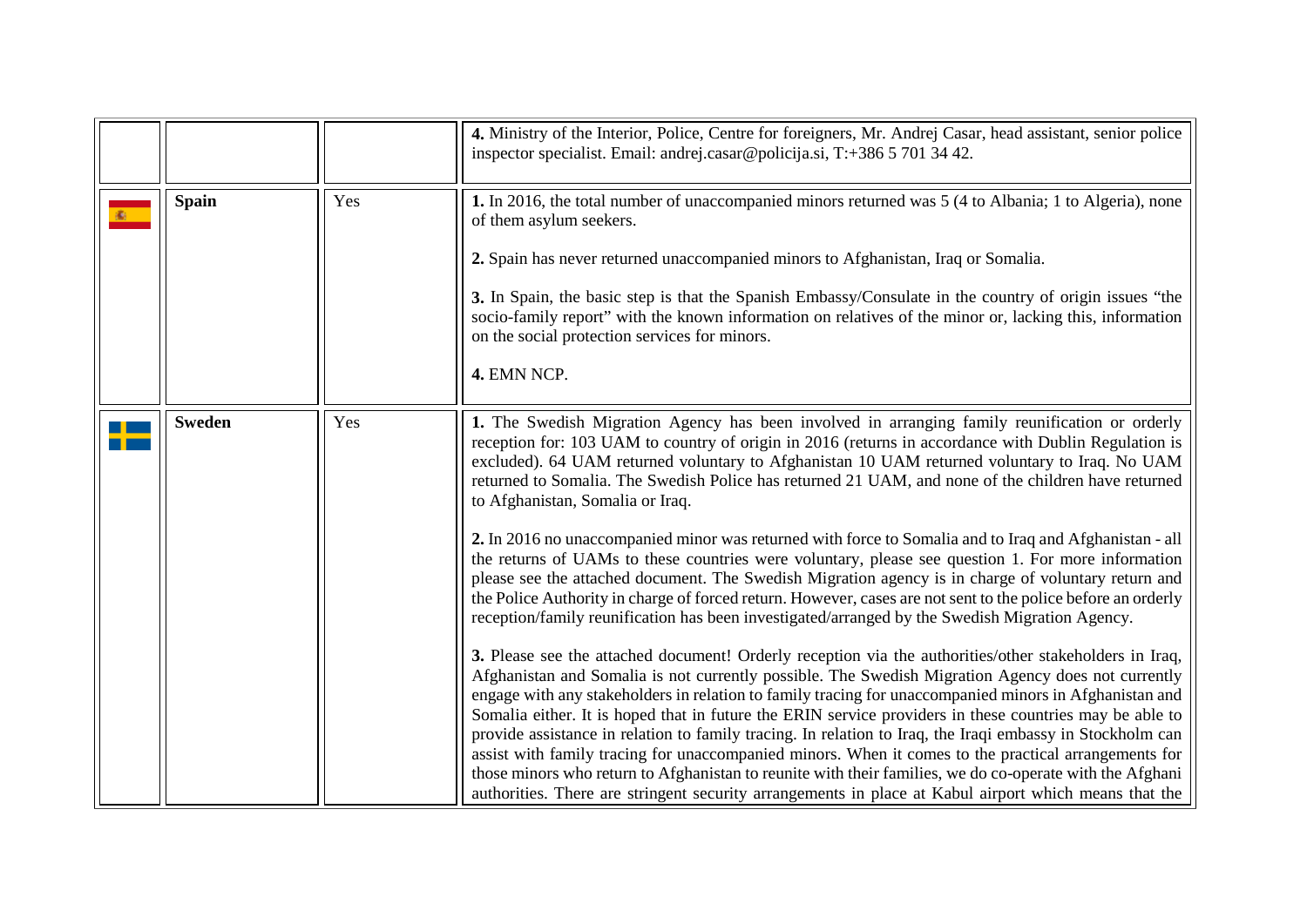<span id="page-14-2"></span><span id="page-14-1"></span><span id="page-14-0"></span>

|                           |                       |                | Swedish escorts who escort minors to Afghanistan cannot leave the transit area in the airport. The Afghan<br>authorities therefore assist by ensuring that the child is safely transported from the transit area and<br>reunited with their family members outside the security-controlled area at the airport (see answer to the<br>question below for further details). When unaccompanied minors return to Iraq from Sweden, the<br>authorities are not involved in the handover process: the Swedish escorts are able to hand over the child<br>directly to the receiving family member. Sweden has not returned any unaccompanied minors to Somalia.<br>4. It would be best to contact the Swedish Migration Agency's International Unit in this regard. The<br>International Unit have overall responsibility for contact with other countries and can identify the unit(s)<br>within the Migration Agency who are best placed to answer specific questions. The International Unit<br>can be contacted via the following email address: internationella@migrationsverket.se |
|---------------------------|-----------------------|----------------|------------------------------------------------------------------------------------------------------------------------------------------------------------------------------------------------------------------------------------------------------------------------------------------------------------------------------------------------------------------------------------------------------------------------------------------------------------------------------------------------------------------------------------------------------------------------------------------------------------------------------------------------------------------------------------------------------------------------------------------------------------------------------------------------------------------------------------------------------------------------------------------------------------------------------------------------------------------------------------------------------------------------------------------------------------------------------------|
| ٠                         | <b>Switzerland</b>    | Yes            | 1. Voluntary returns: 22 Forced returns: 2<br>2. No<br>3. Switzerland cooperates with IOM regarding voluntary returns. Thus, reintegration of unaccompanied<br>minors takes only place with the support of IOM. The procedure foresees that the Swiss Guardian for the<br>unaccompanied minor does agree with voluntary return. The same has to be guaranteed by the guardian<br>in the CoO. Once both agree, reintegration can be confirmed by the State Secretariat for Migration and<br>organized by the specific return counselling office. The SEM usually confirms projects in line with<br>education for unaccompanied minors. Every exception has to be well-founded.<br>4. State Secretariat for Migration Petra Steiner / Roger Steiner petra.steiner@sem.admin.ch;<br>roger.steiner@sem.admin.ch                                                                                                                                                                                                                                                                        |
| $\frac{\Delta Z}{\Delta}$ | <b>United Kingdom</b> | N <sub>o</sub> | This EMN NCP has provided a response to the requesting EMN NCP. However, they have requested<br>that it is not disseminated further.                                                                                                                                                                                                                                                                                                                                                                                                                                                                                                                                                                                                                                                                                                                                                                                                                                                                                                                                               |
|                           | <b>Norway</b>         | Yes            | 1. 14 UNAMs returned assisted from NO in 2016. They returned to Iraq 3, Afghanistan 6, Albania 4 and<br>Iran 1.                                                                                                                                                                                                                                                                                                                                                                                                                                                                                                                                                                                                                                                                                                                                                                                                                                                                                                                                                                    |